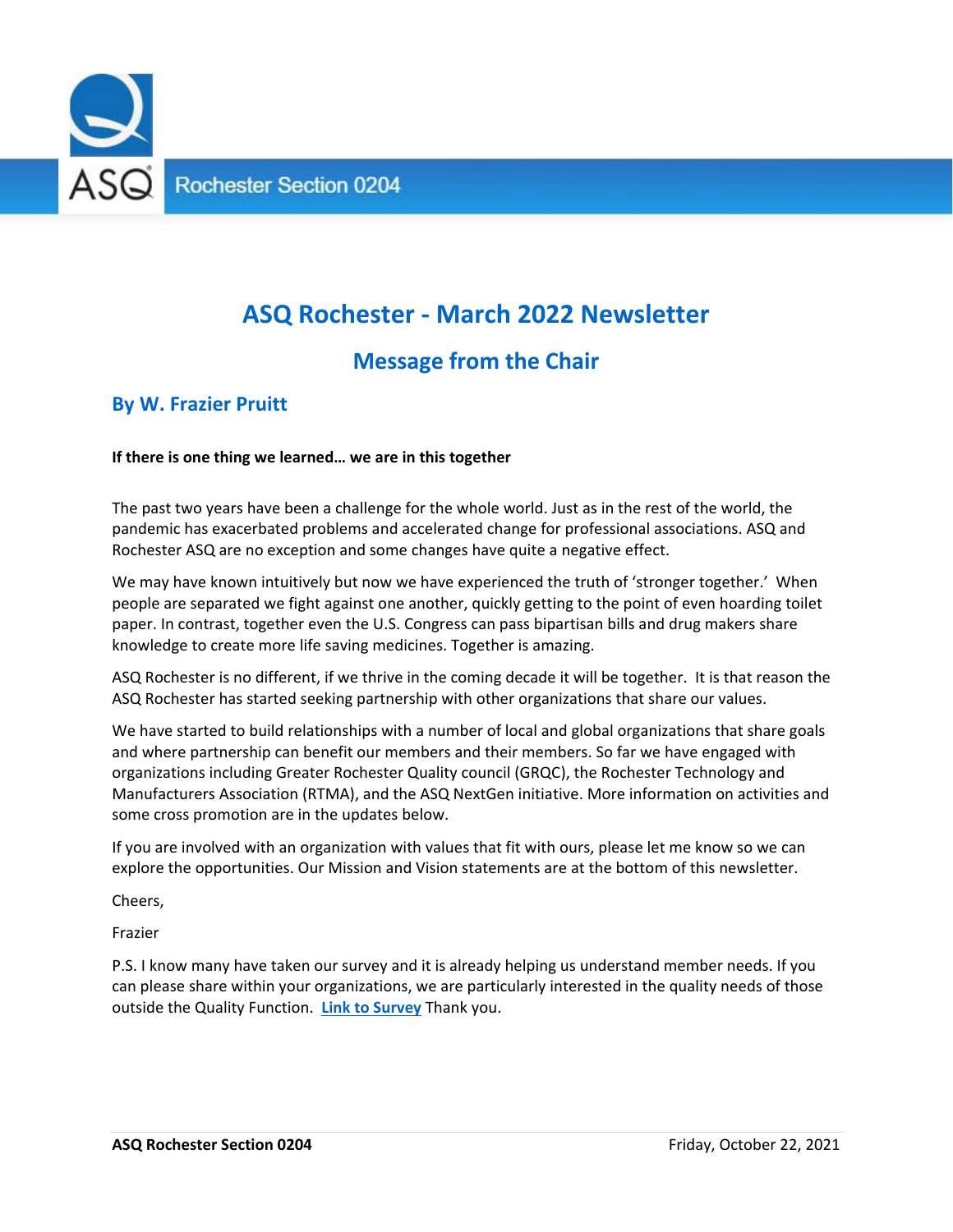

#### **Updates**

It is an incredible year of rebuilding and ASQ Rochester has started some amazing new offerings. Below are some of the highlights and upcoming events..

#### Recent Highlights

In February Therese Costich presented "Surfing the Tsunami of the Digital Transformation Journey." It was a very insightful session. Thank you Therese.

In March Frazier Pruitt presented to the RTMA on the future of quality and the benefits of ASQ. The presentation was well received, generated a fair amount of discussion and the beginning of a long partnership supporting Rochester. There is a slide deck available to anyone interested in the benefits of sponsoring ASQ membership for an organization's employees

#### Coming up soon!

Anyone looking for professional development or RUs, should mark the calendars for the following:

Due to scheduling conflicts John Predmore will present, "Better Root Cause Analysis for More Successful Problem‐Solving" has been moved to April 20th 6:30‐7:30 PM EST. Sign up at **ASQRochester.com**

#### Coming up soon from our partners

Coming up in April, ASQ NextGen invites everyone to participate in the NextGen book club. We will be reading Atomic Habits: An Easy & Proven Way to Build Good Habits & Break Bad Ones by James Clear. James' book is about getting 1% better every day and it is also just a great chance to meet and talk with fellow quality folks. More information will be on **MyASQ NextGen**.

Also coming up, the Greater Rochester Quality Council (GRQC) is hosting Therese Costich who is presenting "Excellence in Digital Transformation" on April 27 at 12:00 to 1:00pm EST. More information is available at **https://www.grqc.org/event‐info/excellence‐in‐digital‐transformation**